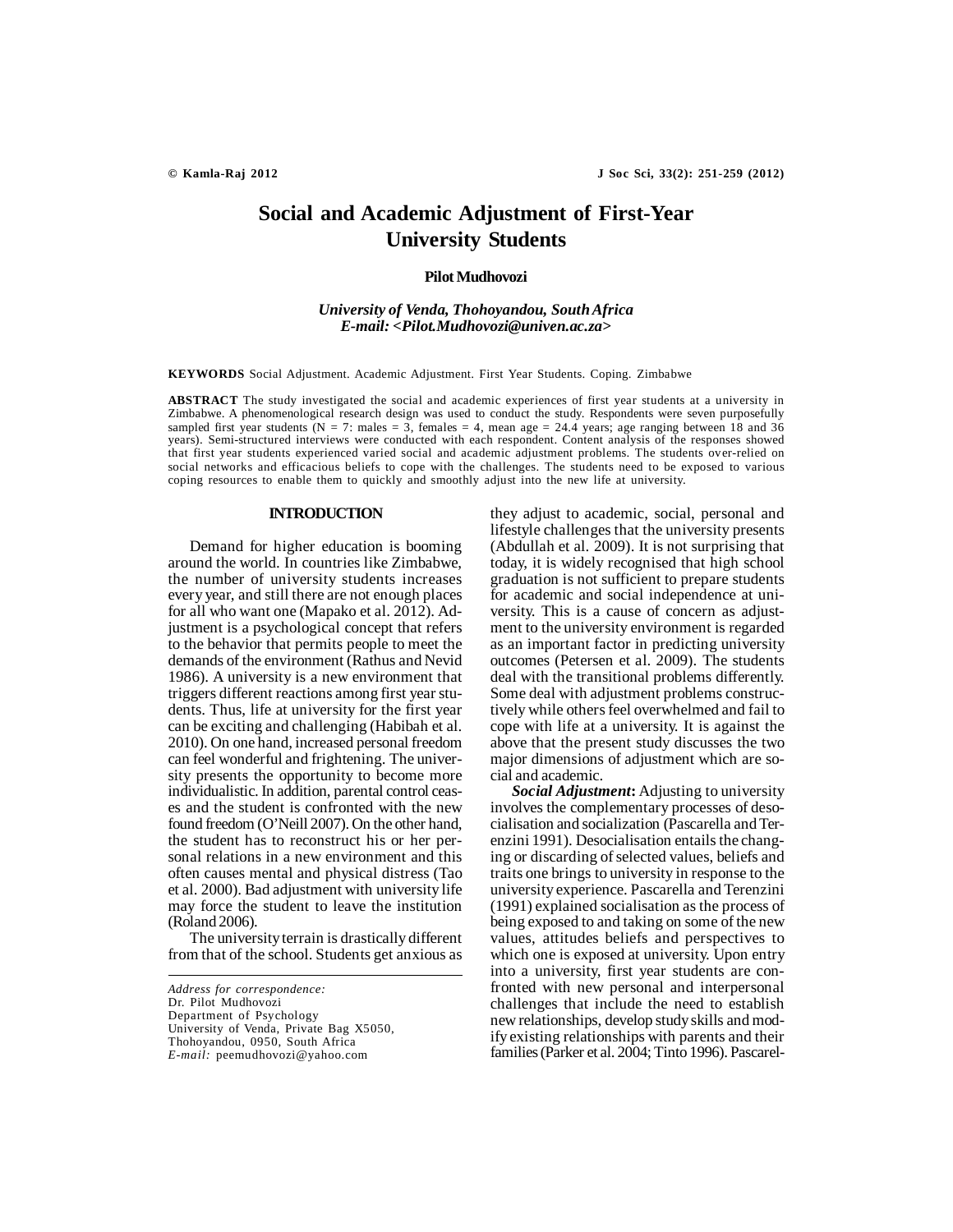la and Terenzini (1991) reported that first year students who are pre-occupied with friends from home struggle to adjust. They also observed that students who maintain compatible relationships with their families are more likely to do well at university. Similarly, Winter and Yaffe's (2000) study found that good relations with parents help both male and female students to adjust to the university. However, female students were more vulnerable to family problems than males. Therefore first year students need to renegotiate existing relationships with their parents and families to adjust well into university life. Students who received social support adjusted easily. A study by Enochs and Renk (2006) suggests that males adjust faster than females. In addition, the study revealed that females rely on social support more than their male counterparts to adjust to the university life. In addition, peer support and peer networks were critical in a person's adjustment into university life (Tao et al. 2000).

A study conducted with Malaysian students found that first year students encountered health, financial and academic challenges (Ahmad et al. 2002). The students experienced a delay in the disbursement of their money and that the money did not meet their financial needs at university. In South Africa, Cherian and Cherian (1998) reported that 33 to 85% of first-year students drawn from the University of the North experienced various adjustment problems. A recent study suggested that a significant number of South African tertiary students face financial problems as they live below the poverty line (Lloyd and Turale 2011). Thus, the transition to emotional and financial independence can be an overwhelming experience for new students (Smith and Renk 2007). It is believed that religion has a beneficial effect of increasing self control, allowing individuals to accept the situation and adjust the self by exerting greater control over their own behaviours (McCullough and Willoughby 2009). Religion promotes fellowship with others.

*Academic Adjustment***:** Pascarella and Terenzini (1991) argued that for most students, the transition to university classroom requires an adjustment of academic habits and expectations. First year students find that at university, competition is more acute, classes are larger, there is a lot of work, lecturers use different teaching styles, the volume and frequency of written work are higher and standards are higher. It is imperative that the new students respond to the demands by studying harder, change their study habits and rearrange their priorities (Ngwenya 2004; Pascarella and Terenzini 1991). As expected, Beder's (1997) study found that first year students had difficulty adjusting to the different styles of teaching compared to school. This is consistent with Adler et al.'s (2008) assertion that adjustment to university is critical for academic success. The researchers argue that poor college adjustment correlates with poor academic performance, low graduation rates and poor success later in life. It is therefore intriguing that most high school graduates have academic and social difficulties that delay their adaptation to the new university environment.

Other research scholars confirm that the experience of attending university is complex and pregnant with challenges that impinge on their academic success. Watton (2001) reports that the transition and adjustment time between high school and university is influenced by high school performance, living arrangements, origin and orientation activities. Students who stay offcampus with their families and those from urban areas find the adjustment easier to make. In addition, participation in university orientation activities is associated with better semester averages. Furthermore, research suggests that male students adapt to the new university environment better than their female counterparts (Enochs and Roland 2006). Another study by Doyle and Walker (2002) suggests that university students encounter a myriad of challenges. The academic staff who took part in the study reported that first year students were influenced by inadequate high school preparation, a sense of feeling disconnected and an increase in personal responsibility.

Burgess et al. (2009) reported that failure to meet the wider challenges faced by students during the transition from secondary to tertiary education impacts on learning outcomes. In South Africa, limitation in English was found to be significant among the historically disadvantaged black students and impacted negatively on their learning (Ngwenya 2004). Similarly, an earlier study by Ahmad et al. (2002) indicated that the use of English as the official mode of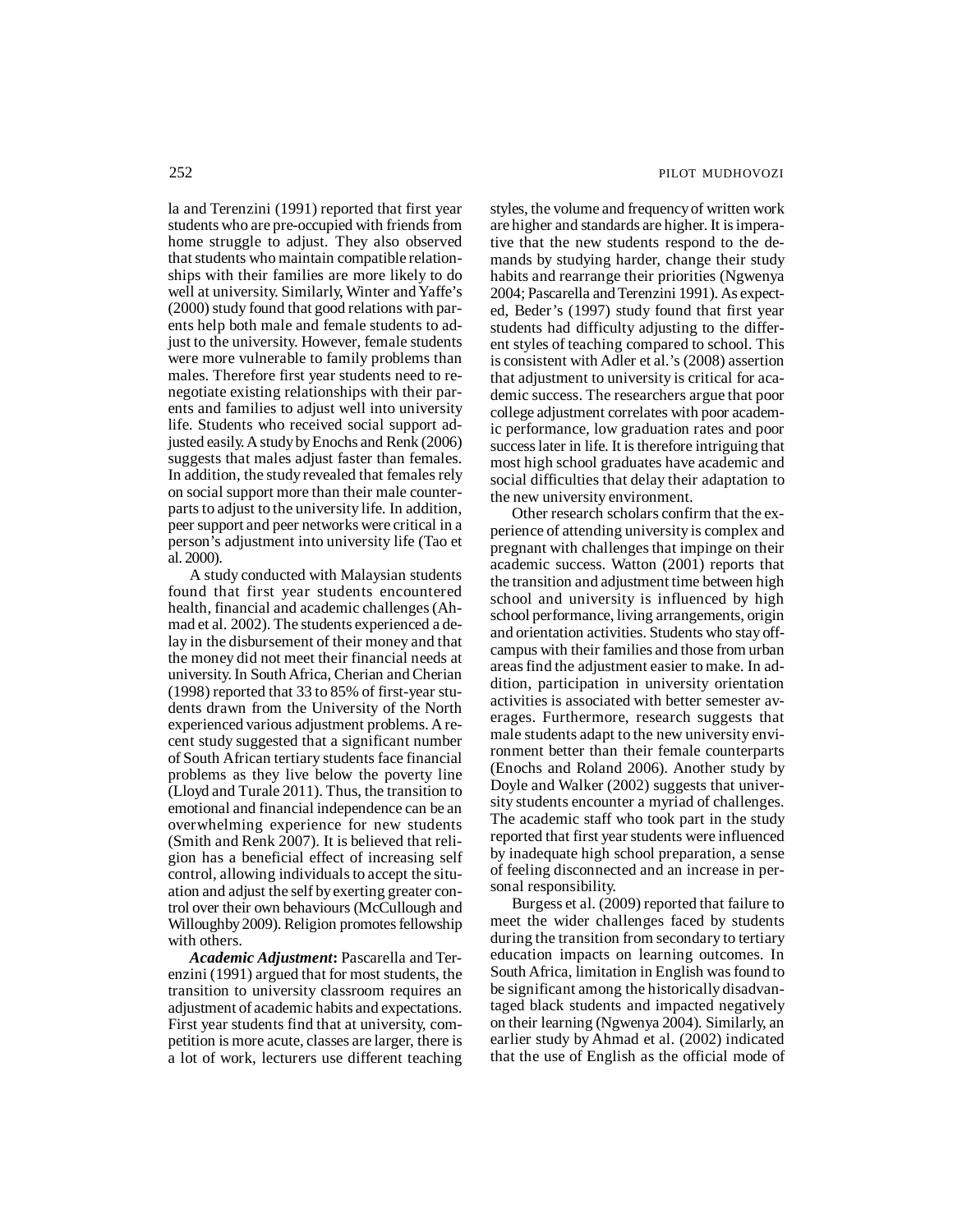## ADJUSTMENT OF NEW STUDENTS 253

communication among Malaysian students was a challenge as well.

Contrary to conventional wisdom, a study with disadvantaged South African students found that adjustment did not function as a pure mediator on academic performance as the dependable variable (Petersen et al. 2009). Instead, they reported that psychological variables better explained the students' adjustment to the university than academic performance.

From the foregoing, it is clear that first year at university is a critical stage at which students either form their beliefs and patterns of behavior in terms of higher education or decide to drop from university (Beder 1997). Adjustment in the first year of study at university has increasingly become recognised as vital to the overall success of students (Friedlander et al. 2007). First year students, therefore, require adaptive behaviours in areas such as time management, effective study skills, the capacity to complete courses and the ability to see transition as a normative shift and not a crisis (Birnie-Lefcovitch 2000). The students need to learn to balance many choices they have with their academic responsibilities. Also, they need to learn to negotiate dating in an era of sexually transmitted infections such as HIV, changes in daily routines, homesickness and the lack of externally imposed structure on their lives (Pascarella and Terenzini 1991).

Considerable literature is available on adjustment of first-year students in developed countries, yet comparatively little scholarly attention was given to Africa (Cherian and Cherian 1998). Also, adjustment difficulties among students need serious attention as they can lead to students' failure to complete their studies (Abdullah et al. 2009). Given that there is little known about adjustment problems among university students in Zimbabwe, the present study was conducted to assess whether the first year students actually differ from international first year students.

*Goals of the Study***:** The study sought to investigate the social and academic adjustment experiences of first year students in a university in Zimbabwe. Specifically, the study sought to: 1). identify and explain the social adjustment problems encountered by first year students; 2). establish the academic challenges encountered by first year students; and 3). suggest strategies for reducing the adjustment challenges.

## **Research Design**

A phenomelogical design was used in the study. Phenomenology is a particularly effective tool for revealing the qualitative aspects of adjustment (Byrne 2011). It was originally developed as a means of describing the essential features, or themes, that characterise human experience. Phenomenological research methodology, including its usual mode of data analysis, is understood and widely accepted (von Eckartsberg 1998). Phenomenology seeks to gain understanding of the essential "truths" of the lived experience (Byrne 2011). The researcher used phenomenology to gather the adjustment experiences of first year students.

#### **Sampling**

Purposeful sampling was used to select the respondents. To elicit in-depth information, knowledge of the topic under study was used to choose respondents who were willing to share their experiences at university (McMillan and Schumacher 1993). Seven respondents (male = 3; female = 4) were selected for the study. The respondents were all first year students with a mean age of 24.4 years. Their ages ranged from 18 to 36 years. They were drawn from the Faculties of Commerce, Education and Social Sciences. The aim was to select a sample that reflected the population of first year students.

### **Measuring Instrument**

A semi-structured interview guide was used to gather data. A semi-structured interview was chosen in order to allow the researcher a degree of freedom to explain his thoughts and to highlight areas of particular interest and expertise that he felt he had, as well as to enable certain responses to be questioned in greater depth, and in particular to bring out and resolve apparent contradictions (Horton et al. 2011). The guide had questions that were used to gather in-depth information that was specific to the study. The questions elicited demographic details of the participants as well as information on social and academic adjustment problems experienced by the first year students.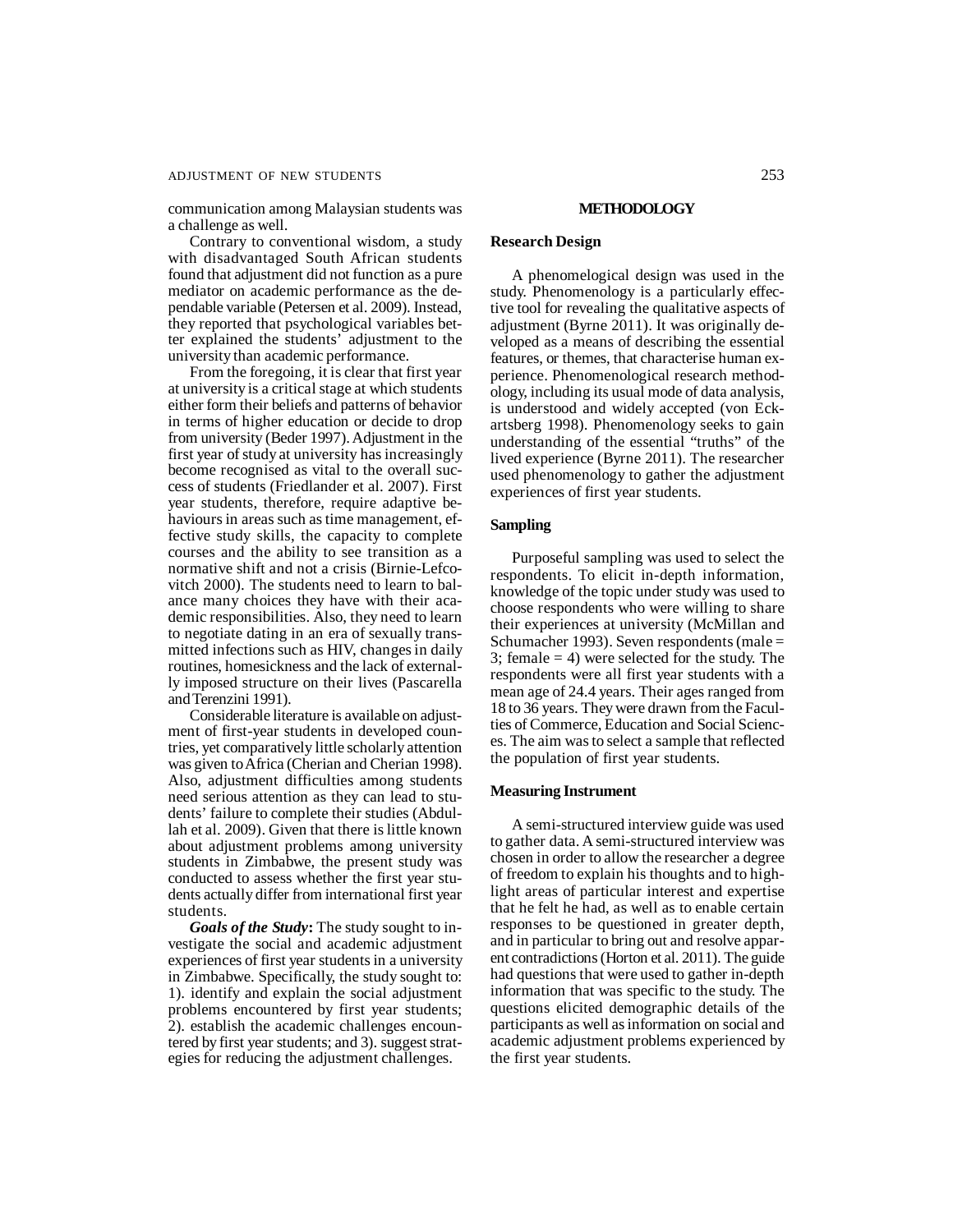#### **Procedure**

The researcher held face-to-face individual interviews with the respondents. Interviews were conducted at various places which the respondents found comfortable and convenient. The respondents were invited to speak of their adjustment experiences in an open-ended manner and they had to decide on the level of disclosure. The nature of the interviews remained open-ended and flexible. The interview sessions were recorded verbatim and transcribed. Field notes were taken and interview conversations were recorded. Credibility of the data was enhanced by the richness of description that emerged from the data. Feedback of the results was given upon request.

## **Data Analysis**

Content analysis was used to analyse data. The researcher read through the response transcripts and recorded recurring and interesting phrases and words. The data was segmented into categories which were consolidated into themes that were subsequently compared (Strauss and Myburgh 2002).

## **Ethical Considerations**

Prior to commencement of the study, permission to conduct the study was obtained from the university. In addition, informed consent was obtained from the respondents. Respondents gave their assent after the purpose of the study was clearly explained to them. To preserve the anonymity of the respondents, their actual names were neither used nor recorded. Participation in the study was voluntary and the respondents were not subjected to harm physically or psychologically.

## **RESULTS**

The study gives a snapshot of the adjustment challenges that first year university students encounter. Findings of the study are presented and discussed in terms of the identified themes and sub-themes. The qualitative descriptions are presented below.

#### **Social Experiences**

The study showed that first year students face a myriad of social problems at university. Culture, separation from family, disengaging high school friends, finance, dress and food were the main themes that emerged from the study.

## *Culture*

Cultural, religious and language variations militated against adjustment into the new university life. Two respondents indicated that differences in culture, language and religion were barriers to communication with other students. As expected, the respondents who struggled to adjust were females. The finding is illustrated by the following statements:

*I meet many prospective friends on the campus. However, they come from different cultures and religions while others come from other countries. So, it is a very big challenge because I need to learn their languages in order to become friends with them.* (Respondent 6, female).

*The challenge that I experienced is that of a new language. Most the students use the local language. I find it difficult to communicate with most people because they use the local language that I am not good at*. (Respondent 6, female).

*The local language that they use is difficult to understand*. (Respondent 3, female).

## *Anxiety of Separating from Family*

Separation anxiety seemed to affect female more than male students. Most of the female respondents indicated that they missed their families and felt lonely. They were pre-occupied with thoughts of how their families were coping without them. The findings are illustrated in the following vignettes:

*They are worried because it is my first time to live far away from home.* (Respondent 3, female).

*They are worried about me because they do not know whether I am coping or not. They pray that I must not change my behavior. I am sure that they miss me.* (Respondent 4, female).

*I am always wondering how they are coping without me, because I am not coping at all. I just wish I was there sharing my everyday experiences with them.* (Respondent 5, female).

*It was very difficult to leave my family and children and stay so far away from home. I feel so lonely.* (Respondent 6, female).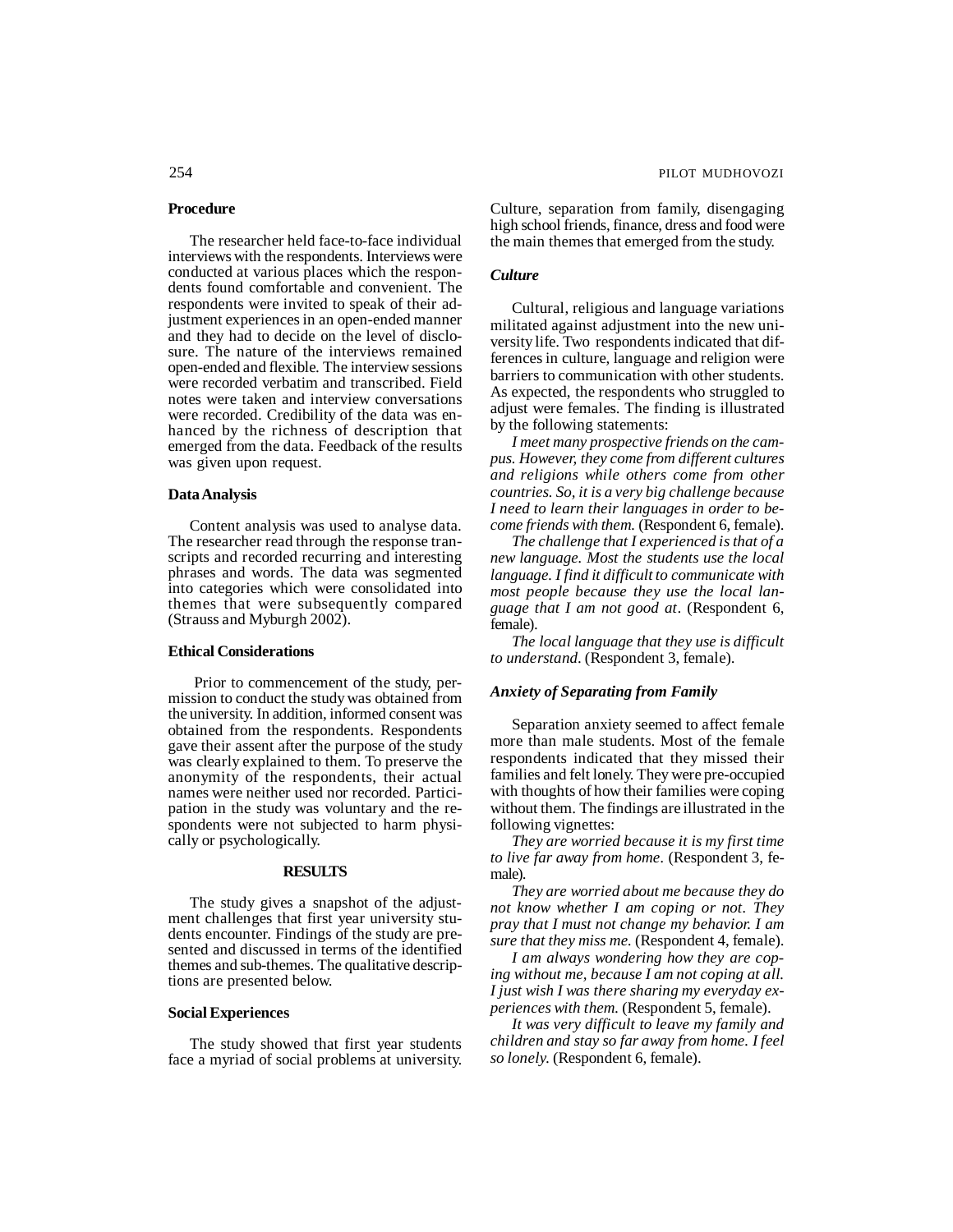*My family might be wondering how I am adapting to the new place.* (Respondent 2, male).

*I am sure that my family is happy that I am at university. It is only that it will take a long time before I see them again.* (Respondent 7, male).

## *Disengaging High School Friends*

The youngest female respondent (18 years of age) was pre-occupied with high school friends who were disengaging from her. She had no friend at university. The following statements demonstrate the finding:

*My social life is destroyed because I do not socialise with new students at university. It seems that my high school friends rejected me because they treat me differently. They avoid me.* (Respondent 4, female).

## *Finance*

Financial difficulty was a challenge as indicated by one male student. The student said:

*I do not have enough money to buy all the things that I need*. (Respondent 7, male)

## *Dress*

A male respondent felt that his clothes were of inferior quality to those of other students. The respondent said:

*Most of the people that I have met seemed to be dressed to kill…. I feel ashamed to socialise with them. They have lavish properties and wear expensive clothes.* (Respondent 2, male).

#### *Food*

A female student reported that she did not like the food that was served at the new university. This is supported by the following:

*I do not like the food that they sell. It is a nightmare to get the meal that I like* (Respondent 4, female).

### *Noise*

One female student was annoyed by the noise of radios played by other students in the hostel*.* She had the following to say:

 *Other students do not obey the rules*. *They make noise with their radios*. (Respondent 3, female).

#### **Academic Experiences**

The study revealed that fear of failure was the main academic issue of concern among the sample first year students. They were anxious about passing all their semester courses. Some female respondents cited lack of courage to ask questions in class, teaching methods that were different from those used at high school and the use of several venues by a class as issues of concern. One male respondent indicated he was expected to buy his own reference books unlike at high school where they were provided. However, another male respondent reported that all his lecturers were good and made him feel free. He enjoyed his academic work.

## *Low Self-esteem*

One female student had low self-esteem and could not ask the lecturer to clarify some academic issues because of lack of confidence. Since English was the official language of communication at the university, the student might have lacked proficiency in the language. The respondent said:

 *I am afraid to ask my lecturer when I do not understand while he is busy teaching*. (Respondent 6, female).

#### *Lack of Reference Books*

One respondents said:

*I am expected to have my own text books. I do not know how I will get them. You know at secondary school we were not buying books but here it is a different place. Books are very expensive. I do not have money to buy the books.* (Respondent 1, male).

## *No Permanent Venue*

One respondents said:

*The challenge is that you have to move from one venue to another to attend lectures. This is different from the high school set up where learners use the same classroom for the whole year.* (Respondent 5, female).

## *Fear of Failure*

Some students were achievement motivated. They were anxious about failing in their first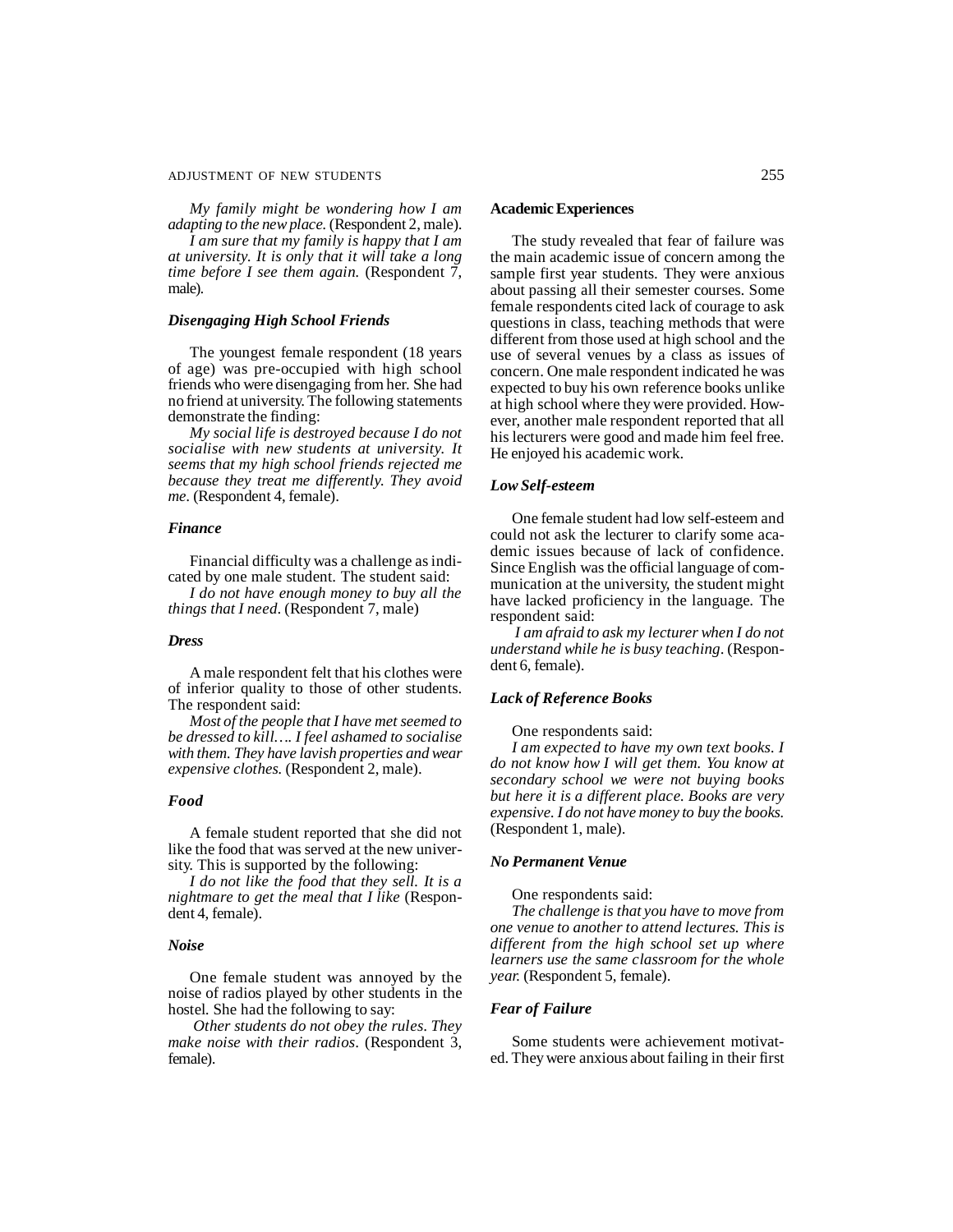semester at university. Perhaps their parents and/ or sponsors demanded good results. Failure would therefore lead to loss of sponsorship. The following statements illustrate the finding:

*I am concerned about my modules. I do not want to fail them*. (Respondent 2, male).

*I do not want to fail my first semester as I am still adapting to the new environment. I do not want to let my family down*. (Respondent 4, female).

*I do not want to fail. I need to get high marks in order to get distinctions*. (Respondent 3, female).

### *Different Teaching Methods*

The effect of different teaching style at university was found to be an academic stressor. This is demonstrated in the following statements:

*The lecturers are doing their level best…. but, the way they teach is different from the way we were taught at secondary school*. (Respondent 4, female).

*All my lecturers are good. They make us feel free in class and I am doing fine academically.* (Respondent 1, male)

## **Strategies for Coping with Stress**

Social networks and efficacious beliefs were the coping strategies that emerged from the study.

## *Social Networks*

The importance of a peer support network was revealed by the study. The following statements support the findings:

*So far, I met many people likely to be friends. We shared our problems.* (Respondent 1, male).

*I think that finding friends that will mentor and encourage me will help. I need somebody who can boost my confidence*. (Respondent 2, male).

*I do not have a friend at the moment. I need to learn other main languages first…. May be if I get a friend, I will cope with the challenges.* (Respondent 3, female).

*I do not have friends on campus so I feel lonely because naturally I like to socialise with friends.* (Respondent 4, female).

## *Efficacious Beliefs*

Some respondents believed that they were going to cope with the challenges that they faced at university. This was going to be achieved through hard work and determination. They respondents said:

*I am sure I will cope with the challenges. I will strive towards excellence*. (Respondent 1, male).

*I know I will adapt to the new lifestyle no matter what!* (Respondent 5, female)

## **DISCUSSION**

It emerged from the study that first year students face several social problems at university. The problems emanated from culture, separation from family, disengaging high school friends, finance, dress and food were the main themes that emerged from the study. The social problems are discussed next.

Cultural, religious and language variations militated against adjustment into the new university life. Female respondents indicated that differences in culture, language and religion were barriers to communication with other students. As expected, most of the respondents who struggled to adjust were females. This confirms Enochs and Renk's (2006) assertation that females have a lower adjustment than males because they rely on social support more than their male counterparts to adjust to the university life. Most students used the predominant vernacular language at the host institution.

Separation anxiety seemed to affect female more than male students. Most of the female respondents indicated that they missed their families and felt lonely. They were pre-occupied with thoughts of how their families were coping without them. This is in line with Pascarella and Terenzini's (1991) finding that first year students who are pre-occupied with friends from home struggle to adjust. Had they been communicating with their family members they were going easily adjust into the university life (Winter and Yaffe 2000). They also observed that students who maintain compatible relationships with their families are more likely to do well at university. One male respondent reported that he thought that his family was probably wandering how he was adapting to the university life. The other male respondent thought his family was happy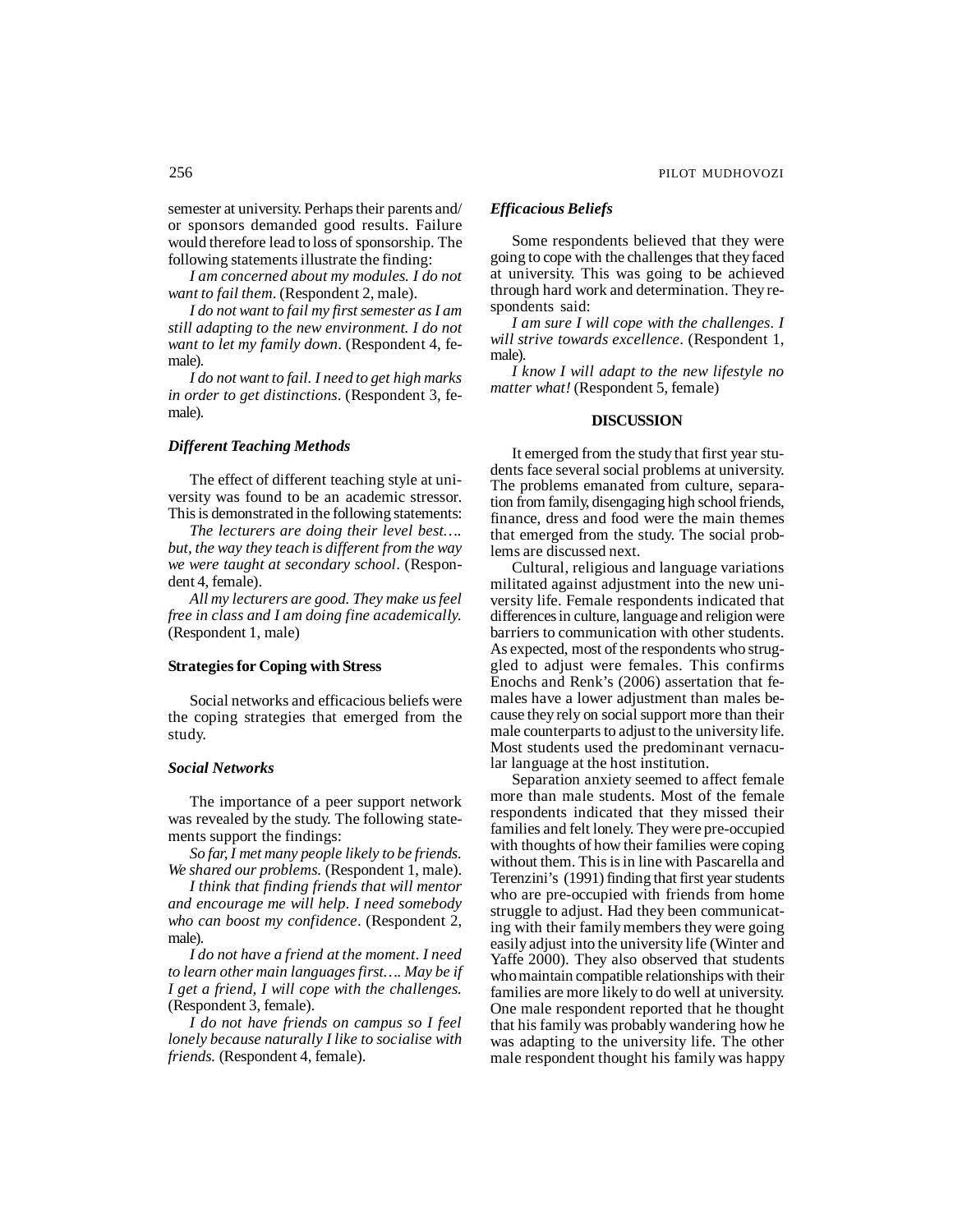## ADJUSTMENT OF NEW STUDENTS 257

that he was at university. He was concerned that it was going to take long to see his family members.

The youngest female respondent (18 years of age) was pre-occupied with high school friends who were disengaging from her. She had no friend at university. The finding is consistent with Pascarella and Terenzini's (1991) finding that first year students who are pre-occupied with friends from home struggle to adjust. In addition, financial difficulty was a challenge as indicated by one male student. The finding supports previous researches which reported that university students experience financial difficulties (Ahmad et al. 2002; Cherian and Cherian 1998; Lloyd and Turale 2011; Smith and Renk 2007). Perhaps the student came from an economically disadvantaged family (Lloyd and Turale 2011).

One male respondent felt that his clothes were of inferior quality to those of other students. The student's perceived economic misfortune was not surprising as Cherian and Cherian (1998), Lloyd and Turale (2011) and Smith and Renk (2007) indicated that some families lived below the poverty line. A female student reported that she did not like the food that was served at the new university. This finding is not surprising as Zimbabwe had not recovered from the effects of its worst economic crisis which did not spur universities. Students experienced serious food shortages (Manyukwe 2008). Another female student was annoyed by the noise of radios played by other students in the hostel*.* This suggests a lack of proper supervision of halls of residence by the university staff.

#### **Academic Experiences**

The study revealed that fear of failure was the main academic issue of concern among the sample of first year students. They were anxious about passing all their semester courses. Some female respondents cited lack of courage to ask questions in class, teaching methods that were different from those used at high school and the use of several venues by a class as issues of concern. One male respondent indicated that he was expected to buy his own reference books unlike at high school where they were provided. However, another male respondent reported that all his lecturers were good and made him feel free. He enjoyed his academic work. The gender difference supports the argument that male students adapt to the new university environment better than their female counterparts (Enochs and Roland 2006).

One female student had low self-esteem and could not ask the lecturer to clarify some academic issues because of lack of confidence. Since English was the official language of communication at the university, the student might have lacked proficiency in the language. Previous studies had found English to be significant among the historically disadvantaged black students and that it impacted negatively on their learning (Ahmad et al. 2002; Ngwenya 2004). Difficulty in expressing herself in English could have made her fail to participate in class. Another plausible reason is that, she had social phobia hence could not speak in the presence of many students. In addition, it is a sign of inadequate high school preparation (Doyle and Walker 2002).

It also emerged from the study that lack of reference books and limited teaching space affected the students' performance. The finding is consistent with Nyaruwata's (2012) assertion that the higher education institutions in Zimbabwe experienced a myriad of challenges that include limited teaching space and reference material. Some students were achievement motivated. They were anxious about failing in their first semester at university. Perhaps their parents and/ or sponsors demanded good results. Failure would therefore lead to loss of sponsorship.

The effect of different teaching style at university was found to be an academic stressor. The finding is in line with Beder (1997), Ngwenya (2004), Pascarella and Terenzini (1991) who indicated that first year students had difficulty adjusting to the different styles of teaching compared to school. Contrary to the above, one male respondent reported that all lecturers were good and made him feel free in class and perform well. Thus, it contradicts Beder's (1997), Ngwenya's (2004), Pascarella and Terenzini's (1991) finding. However, it confirms Enochs and Roland's (2006) finding that male students adapt to the new university environment better than their female counterparts.

## **Strategies for Coping with Stress**

Social networks and efficacious beliefs were the coping strategies that emerged from the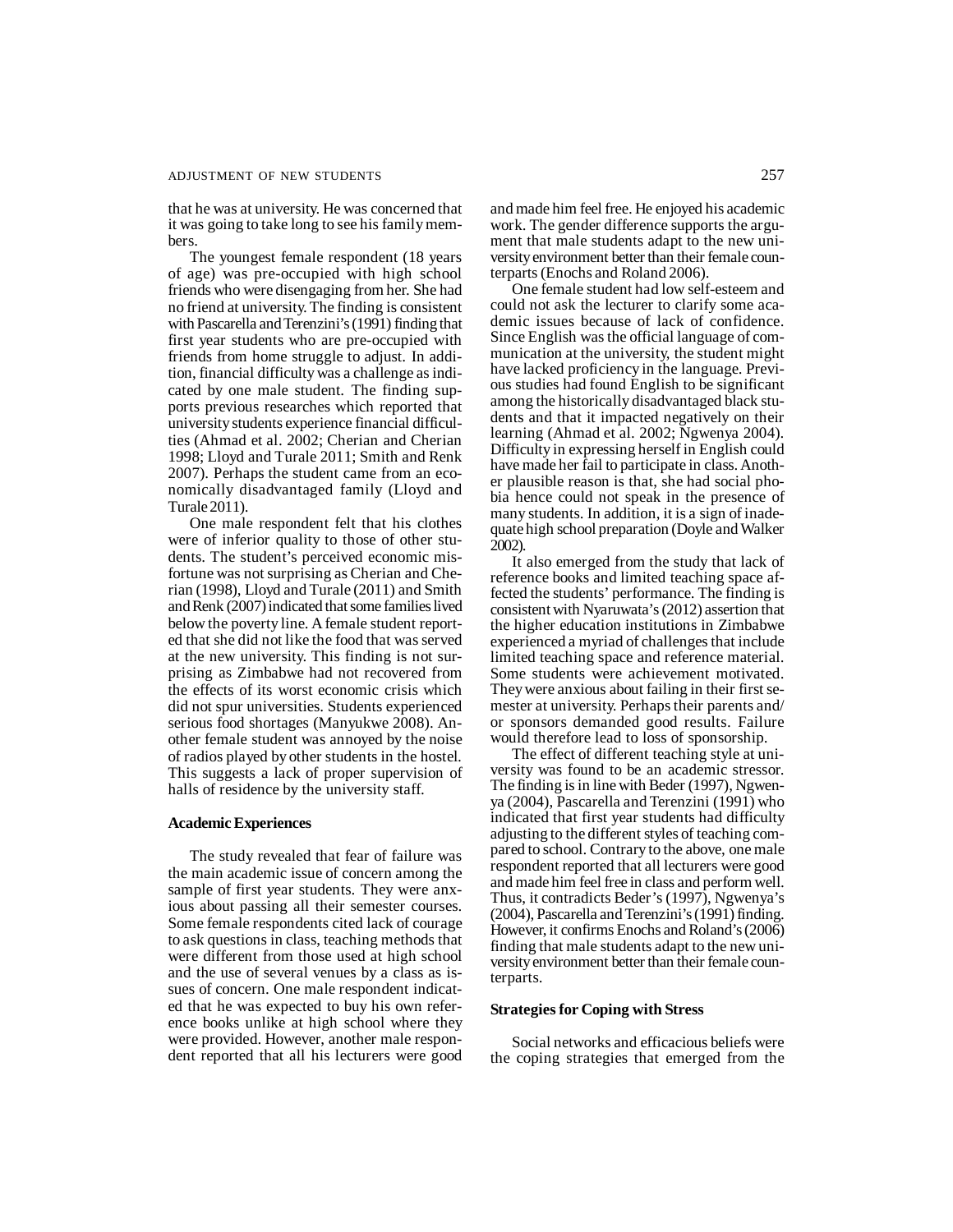study. The importance of a peer support network was revealed by the study. This is consistent with Tao et al.'s (2000) observation that peer support and peer networks were critical in a person's adjustment into university life. Most of the respondents indicated that they needed to have friends although language was a barrier. They needed friends to share their burdens for support and socialisation. One of them said that she felt lonely because she had no friend.

Some respondents believed that they were going to cope with the challenges that they faced at university. This was going to be achieved through hard work and determination. This confirms Ngwenya's (2004) and Pascarella and Terenzini's (1991) suggestion that it is imperative that the new students respond to the demands by studying harder, change their study habits and rearrange their priorities. However, the respondents did not mention the need to acquire adaptive behaviours in areas such as time management, effective study skills, the capacity to complete courses and the ability to see transition as a normative shift and not a crisis (Birnie-Lefcovitch 2000). Such skills help students to learn to balance many choices they have with their academic responsibilities.

## **LIMITATIONS AND FUTURE STUDY**

The size of the sample is small to make any generalisation beyond the sample itself. However, to broaden the applicability of the findings, this study can serve as a pilot for future studies with bigger samples. However, the goal of a phenomenological study is in-depth exploration of a phenomenon and uniqueness of perceptions rather than generalisability of the findings. Future study should focus on the study skills and academic performance of first year students.

## **CONCLUSION**

The study revealed that first year of study at university is a stressful time. The respondents reported that they experienced both social and academic adjustment problems. Overall, females reported higher social and academic adjustment challenges than males although only males indicated that they had financial problems.

## **IMPLICATIONS OF THE FINDINGS**

It is hoped that this study will contribute to an increased awareness of adjustment problems faced by first year students. Thus, the study offers insights which can help university management, academic staff and student support services intervene in the process of helping students to quickly adjust to the university's academic and social demands. It is imperative for universities to integrate first year students successfully into the institution to enable them realize their full academic potential. The students should be helped to re-arrange their priorities in life in order to adjust to the new environment. Universities should strengthen and/or revive new student orientation programmes, first year orientation seminars that are co-instructed by students and faculty, remedial or developmental courses especially in English and writing and study skills. Student development professionals should pay attention to students with poor adjustment.

## **RECOMMENDATIONS**

The study points to the importance of understanding adjustment problems among first year cohorts in relation to specific challenges that they face and appropriate interventions that could be used to improve student outcomes. First year students need to be equipped with adaptive behaviours in areas such as time management, effective study skills, the capacity to complete courses and the ability to see transition as a normative shift and not a crisis for them to realise their academic potentials. Universities should review and strengthen the programmes targeted at helping students adjust smoothly and quickly. Psychologists in the Student Support Services should help students to discover the order of their wishes as self-awareness is the key to success.

#### **REFERENCES**

- Adler J, Raju S, Beveridge AS, Wang S, Zhu J, Zimmermann EM 2008. College adjustment in University of Michigan students with Crohn's and colitis. *Inflammatory Bowel Disease,* 14(9): 1281-1286.
- Ahmad K, Fauziah N, Azemi Y, Shaari M, Zailani MY 2002. *Adjustment to College Life and Academic Performance among Universiti Utara Malaysia Students*. Unpublished Manuscript. Universiti Utara Malaysia, Kedah, Malaysia.